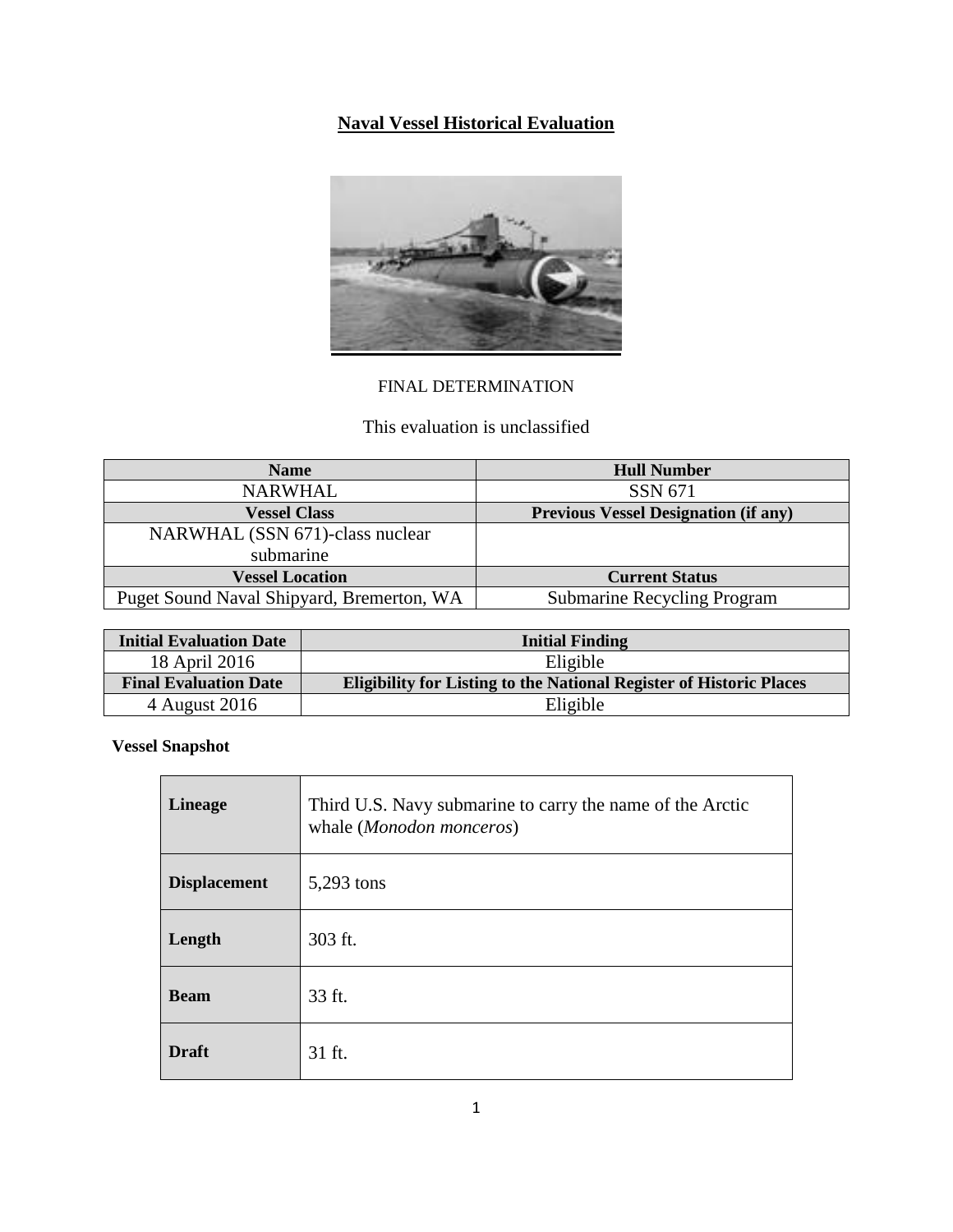| <b>Speed</b>          | $25+$ kts.                                                                                                                                                                                                                                                                                                                                                              |
|-----------------------|-------------------------------------------------------------------------------------------------------------------------------------------------------------------------------------------------------------------------------------------------------------------------------------------------------------------------------------------------------------------------|
| <b>Propulsion</b>     | NARWHAL was powered by a pressurized water S5G reactor,<br>a prototype designed for the Navy for use on submarines. The<br>reactor featured two coolant loops and two steam generators.<br>The S5G designation referred to: $S =$ Submarine platform; $5 =$<br>Fifth generation core as designed by the contractor; $G =$<br>General Electric, the contracted designer. |
| <b>Armament</b>       | Four 21-inch torpedo tubes                                                                                                                                                                                                                                                                                                                                              |
| <b>Laid Down</b>      | 17 January 1966                                                                                                                                                                                                                                                                                                                                                         |
| <b>Launched</b>       | 9 September 1967                                                                                                                                                                                                                                                                                                                                                        |
| <b>Built By</b>       | General Dynamics, Electric Boat Div., Groton, CT                                                                                                                                                                                                                                                                                                                        |
| <b>Sponsor</b>        | Mrs. Glynn R. Donaho, wife of (ret.) VADM Donaho                                                                                                                                                                                                                                                                                                                        |
| <b>Commissioned</b>   | 12 July 1969                                                                                                                                                                                                                                                                                                                                                            |
| <b>Inactivated</b>    | Deactivated prior to decommissioning, 16 January 1999                                                                                                                                                                                                                                                                                                                   |
| <b>Decommissioned</b> | 1 July 1999                                                                                                                                                                                                                                                                                                                                                             |
| <b>Stricken</b>       | 1 July 1999                                                                                                                                                                                                                                                                                                                                                             |

# **Vessel History**

| <b>Deployment</b><br><b>Summary</b> | 17 deployments throughout the world's oceans.                                                                                                                                                                        |
|-------------------------------------|----------------------------------------------------------------------------------------------------------------------------------------------------------------------------------------------------------------------|
| Awards                              | Navy Unit Commendation (1972), 4 Meritorious Unit Commendations, 5<br>Battle Efficiency "E" awards, 1 Navy Expeditionary Medal, 2 Armed Forces<br>Service Medals, and 1 Secretary of the Navy Letter of Commendation |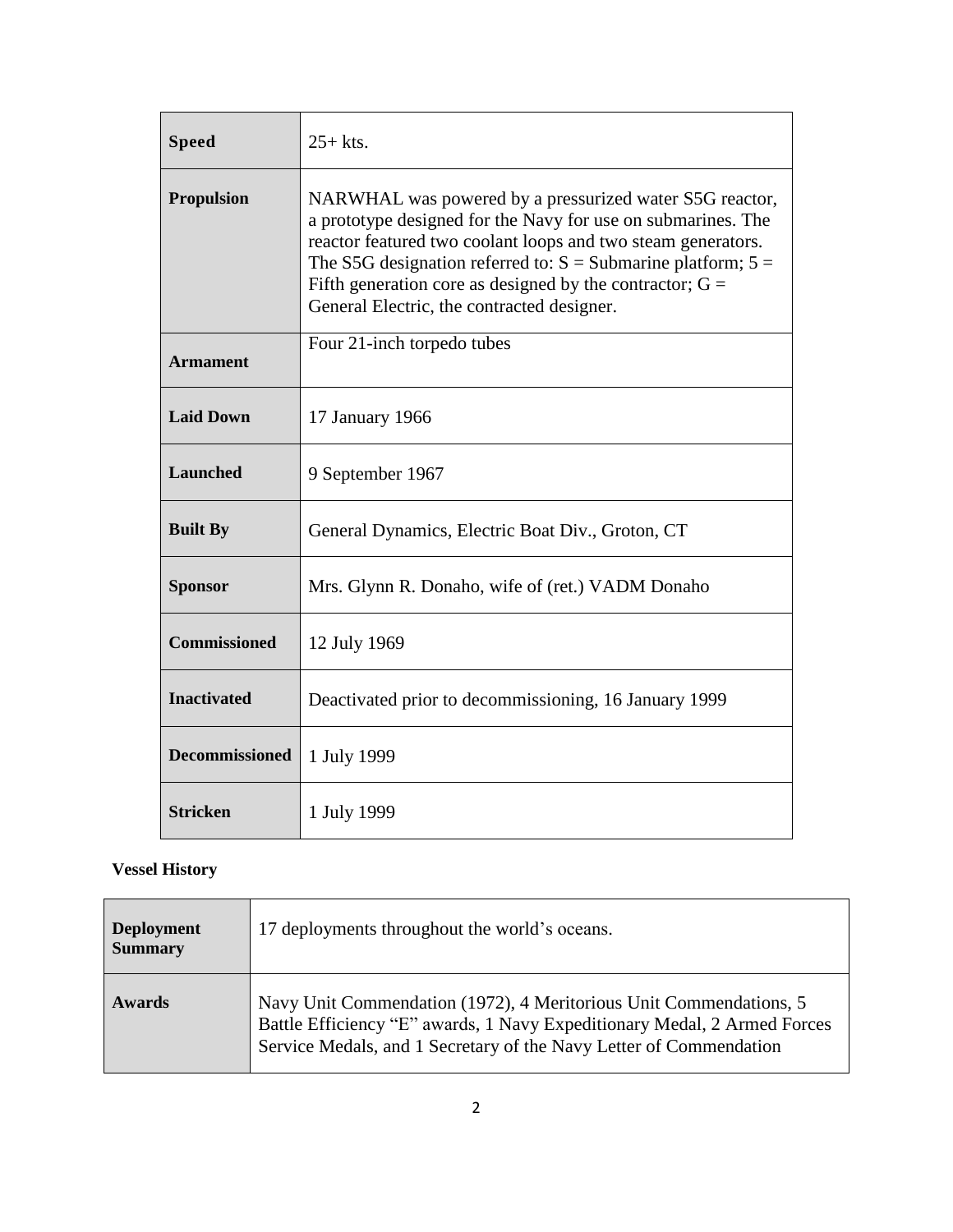| Noteworthy<br><b>Events</b> | Efforts were made to make NARWHAL the centerpiece of a planned<br>National Submarine Science Discovery Center (NSSDC) in Newport, KY.<br>Legislation signed on 30 September 2003 authorized SECNAV to transfer<br>NARWHAL to the NSSDC. Due to insufficient fundraising, however, the<br>project was canceled in 2006. |
|-----------------------------|------------------------------------------------------------------------------------------------------------------------------------------------------------------------------------------------------------------------------------------------------------------------------------------------------------------------|
| DANFS* Entry                | Yes, but consists of a place-saver derived from this DOE.                                                                                                                                                                                                                                                              |

\**Dictionary of American Naval Fighting Ships*

## **Criteria Evaluation<sup>1</sup>**

 $\overline{\phantom{a}}$ 

| Was the vessel awarded an individual<br>i.<br><b>Presidential Unit Citation?</b>                                                                                                           | N <sub>o</sub>                                                                                                                                                                                                                                                                                                                                                                                                                       |
|--------------------------------------------------------------------------------------------------------------------------------------------------------------------------------------------|--------------------------------------------------------------------------------------------------------------------------------------------------------------------------------------------------------------------------------------------------------------------------------------------------------------------------------------------------------------------------------------------------------------------------------------|
| ii. Did an individual act of heroism take<br>place aboard the vessel such that an<br>individual was subsequently awarded<br>the Medal of Honor or the Navy Cross?                          | N <sub>o</sub>                                                                                                                                                                                                                                                                                                                                                                                                                       |
| iii. Was a President of the United States<br>assigned to the vessel during his or her<br>naval service?                                                                                    | N <sub>o</sub>                                                                                                                                                                                                                                                                                                                                                                                                                       |
| iv. Was the vessel the first to incorporate<br>engineering, weapons systems, or other<br>upgrades that represent a revolutionary<br>change in naval design or warfighting<br>capabilities? | Yes. A unique submarine, NARWHAL was a<br>"one-ship class," with power plant, engine room,<br>and forward compartment layout unlike any other<br>boat. Her reactor enabled her to steam longer and<br>further than any other submarine in existence. That<br>new reactor considerably reduced the noise level of<br>the submarine and made NARWHAL, at the time<br>of commissioning, the quietest boat in the U.S.<br>Naval service. |
| v. Did some other historic or socially<br>significant event occur on board the<br>vessel?                                                                                                  | N <sub>o</sub>                                                                                                                                                                                                                                                                                                                                                                                                                       |
| <b>Historic Evaluation Conclusion</b>                                                                                                                                                      | Eligible                                                                                                                                                                                                                                                                                                                                                                                                                             |
| Assessment of integrity of (as appropriate)                                                                                                                                                | Changes most likely made incident to usual                                                                                                                                                                                                                                                                                                                                                                                           |
| design, materials, workmanship, feeling and/or                                                                                                                                             | upgrades common to most, if not all, naval vessels                                                                                                                                                                                                                                                                                                                                                                                   |
| association (only for vessels determined to be<br>eligible)                                                                                                                                | with service of that duration.                                                                                                                                                                                                                                                                                                                                                                                                       |

| ces" | Vessel Register<br>Naval                                       |
|------|----------------------------------------------------------------|
|      | ' of American Naval<br>Dictionary<br><b>Fighting</b><br>Shids. |

<sup>1</sup> Evaluation conducted using triggers established for naval vessels in *Program Comment for the Department of Navy for the Disposition of Historic Vessels*, issued by the Advisory Council for Historic Preservation on 15 March 2010.